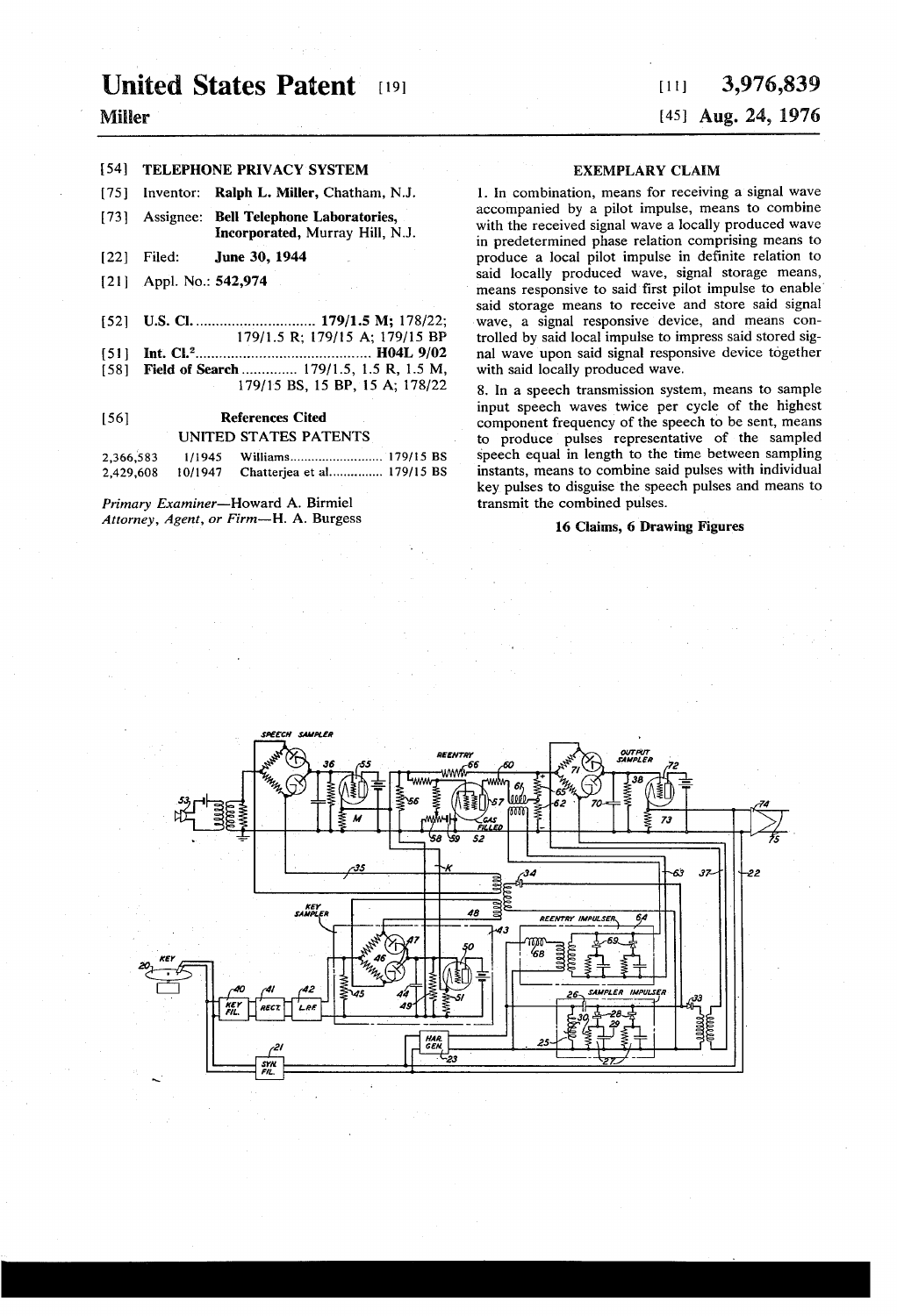



ATTORNEY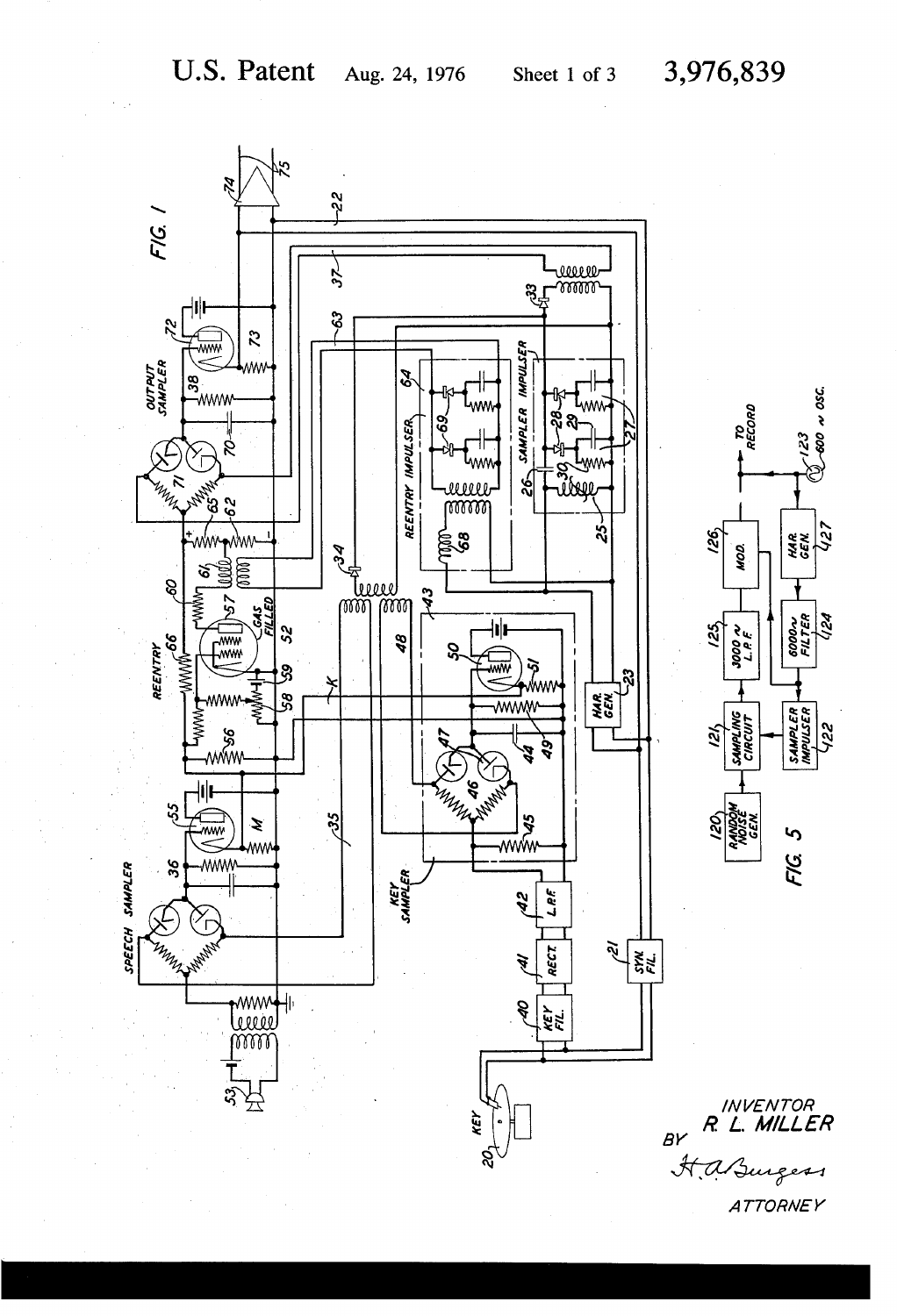

INVENTOR<br>R. L. MILLER  $BY$ Hasurgess

ATTORNEY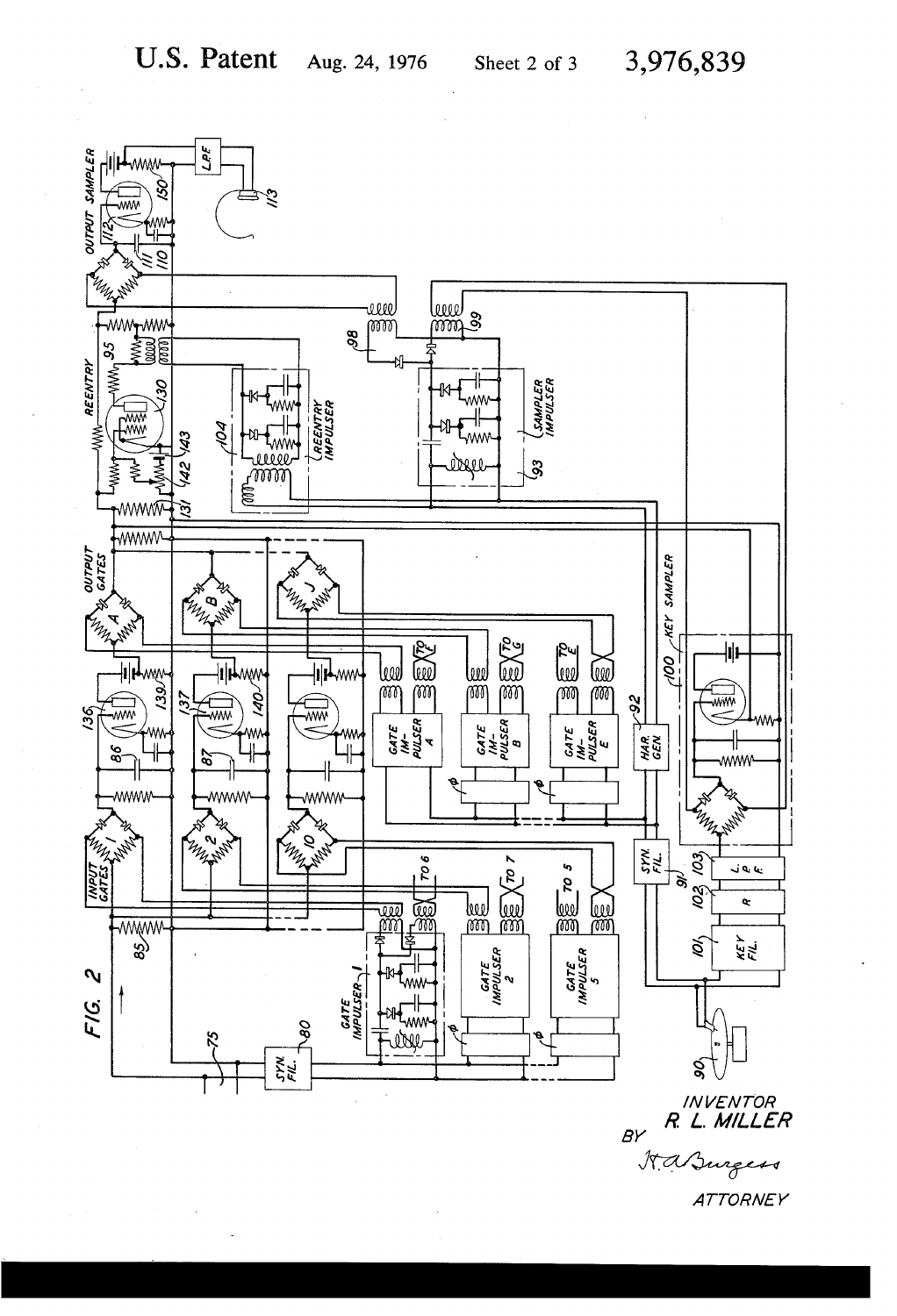







**INVENTOR** R. L. MILLER  $BY$ HaBurgen

**ATTORNEY**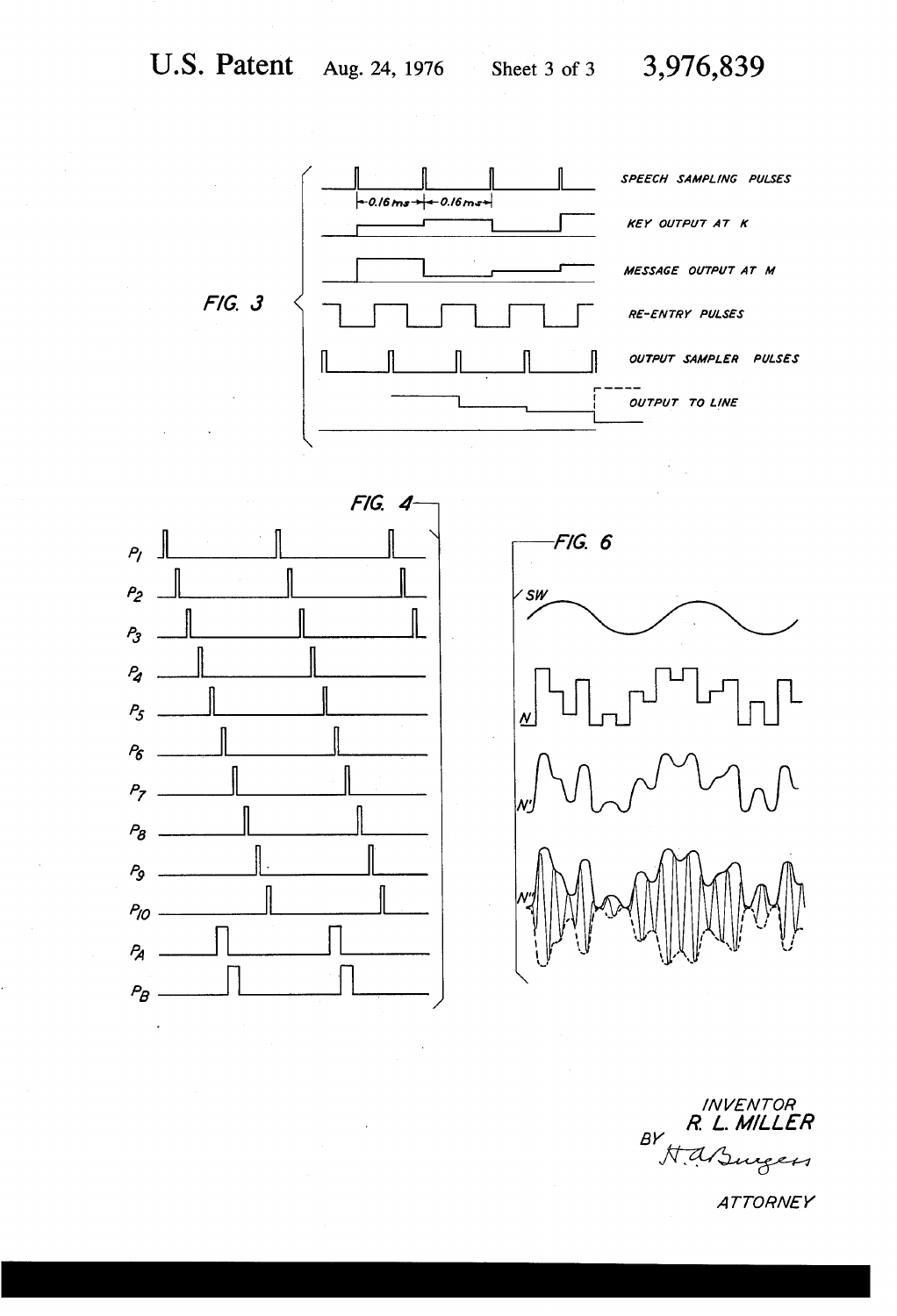#### TELEPHONE PRIVACY SYSTEM

The present invention relates to the transmission of relationships where the intelligence-conveying waves 5 intelligence where the intelligence-conveying waves are to be combined with locally supplied waves in definite timed relation. One such type of system to be dis closed herein for illustration is a secrecy system for transmitting speech or other signal waves with the aid of key waves which are supplied in duplicate at the <sup>10</sup> transmitting and receiving stations and which are com bined with the signals before transmission to conceal their identity and are also combined with the received waves at the receiver in such manner as to decode or  $\frac{15}{15}$ recover the intelligence. .

An object of the invention is to combine received waves and locally produced waves in predetermined and accurate time relation with the aid of pilot or tim ing impulses.

A further object of the invention is to achieve secrecy in signal transmission with simplification of terminal apparatus.

A further object of the invention is to simulate exact synchronism between distantly separated wave sources 25 by controllably delaying application of the received waves at the receiver to cause them to coincide with locally produced waves.

Further objects of the invention and its various fea tures will appear more fully from the following detailed  $_{30}$ description of an illustrative embodiment in the form of a secret telephone system as shown in the accompany ing drawings.

In the drawings,

FIGS. 1 and 2 when placed together, with FIG. 1 at  $_{35}$ the left, show a complete one-way system of speech transmission with privacy according to the invention, FIG. 1 showing the circuit at the transmitting station and FIG. 2 showing that at the receiving station;

FIGS. 3, 4 and 6 show graphs of pulses or wave 40 shapes to be referred to in the description; and

FIG. 5 is a block schematic diagram of a circuit for preparing the key records used with the system shown in FIGS. 1 and 2.

Secrecy systems are known in which speech is ana-45 lyzed into low frequency component waves which are disguised by combining key waves with them before transmission and which are recovered at the receiver by use of duplicate key waves. One advantage of using low frequency component waves as a basis for applica- 50 tion of the key currents is that the problem of synchro nizing the keying operations at the different stations is much easier than if the speech wave itself were to be directly coded and uncoded by means of duplicate keys. In such known systems, for example, the compo- 55 nent waves can be sent in the form of pulses of about l/50th second duration and varying in amplitude from pulse to pulse. Since the intelligence is carried entirely by the amplitude of these reasonably flat-topped pulses, they can be sampled at either the exact center 60 of the pulse or over a considerable range of times on either side of the exact center with similar results so that a certain tolerance exists in the synchronism be tween the received pulses and the locally produced pulses to be combined therewith, which are also flat- 65 topped pulses and are sampled at the same instants as the received pulses under control of the local timing circuit.

If the speech wave itself were to be directly coded and if it were sampled at 6,000 cycles per second, or at some comparable frequency, as would be necessary to secure reasonably good intelligibility in transmission, the synchronizing problem would be about 120 times as difficult, since each pulse instead of being 20 millisec onds long would now be only about 0.16 millisecond long. The problem of adding pulses of as short duration as this in order to decode the secret speech at the re ceiver has been thought to present considerable diffi culty;

20 In accordance with this invention the combining of short impulses in proper phase relation is accomplished' by, in effect, converting each short impulse as received into a long flat-topped impulse which is held in one of a number of branch circuits until the locally produced pulse is ready for combination with it. A number of such received pulses can be stored at the same time in a number of such branch circuits and the locally pro duced pulses are distributed over these branch circuits in such manner as to combine each locally produced pulse with the proper one of the received stored pulses. The tolerance as to time in which the locally produced pulses are to occur for proper combination with the received pulses is multiplied by a number correspond ing to the number of such branch circuits (or the num ber of simultaneously stored pulses) and may, for ex ample, be tenfold as will be assumed in the specific illustrative disclosure to follow, this value to be taken as illustrative rather than limiting.

In the disclosure herein the received signal waves or pulses are distributed to the plurality of circuit branches where they are separately stored, under con trol of a special or pilot current that is sent along with the signal from the transmitter. This current may have a relatively low frequency by way of example. Simi larly, the key wave that is produced at the receiver is accompanied by pilot currents or pulses bearing definite time relation to the key wave, and the key waves are distributed over these same circuit branches so that each key pulse is combined with its proper signal pulse and both flow together into the circuit in which they are to be used.

More specifically stated, each pilot pulse received from the transmitter generates a series of pulses in timed relation which successively unblock a series of storage devices at the right times to allow the individual signal pulses received over the given small period be tween pilot pulses to pass selectively and separately into these storage devices. At some time later, the lo cally produced pilot pulse serves to unblock the output ends of these storage devices in succession to allow the stored pulses to be applied one after another to the utilization circuit and at these same instants the local key pulses are applied in succession to the utilization circuit to combine with the pulses that have been held in storage. The synchronism requirements are relaxed to the considerable extent that the unblocking times controlled by the local pilot pulse can vary from a time immediately following the admission of the signal pulse to a storage device until a time immediately before the storage device is to receive its next signal pulse, which in the specific example under consideration would be the tenth subsequent signal pulse in each case.

Referring to FIG. 1, which shows the apparatus at a transmitting station, various samplings are carried out in timed relation under control of a wave which is as sumed to be recorded on the record 20 along with the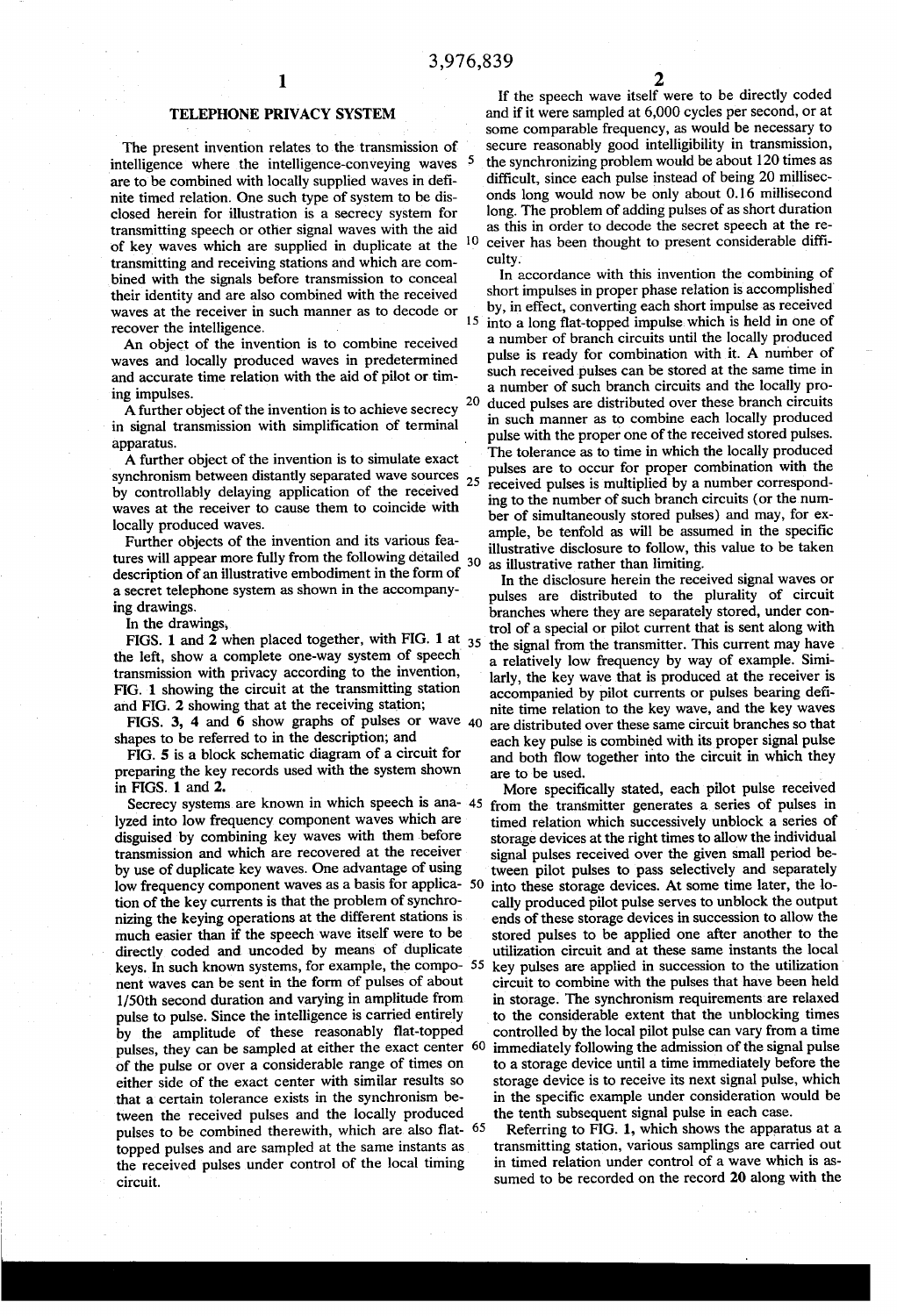recorded key waves as will be described at a later point. (This record and also the duplicate record at the dis tant station are each assumed to be driven at highly constant speed from independent standard frequency sources such as highly stable crystal oscillators, not 5 shown.) It will be assumed for convenience of descrip tion that this recorded control wave is a 600-cycle sine wave, although, of course, there is nothing limiting in this numeral magnitude. This control wave is for the purpose of synchronizing the two ends of the system 10 and will be referred to at times as the synchronizing wave. It is selected by synchronizing filter 21 and a portion of it is sent directly to the outgoing line or channel 75 through circuit branch 22. Some of this wave is also impressed on harmonic generator 23 the <sup>15</sup> output of which leads to two impulsers, one the sampler impulser and the other the reentry impulser. The fre quency multiplication in the harmonic generator 23 may be, by way of example, tenfold so that the wave impressed on the impulsers mentioned has a frequency 20 of 6,000 cycles.

Referring first to the sampler impulser, this comprises an impulse coil or "kick" coil 25 cooperating with condenser 26, rectifiers 28 and automatic bias circuits 27 to generate short sharp peaked pulses alter- $25$ nating in polarity, those of the same polarity occuring at a  $6,000$ -cycle rate as indicated in the first graph of FIG. 3, speech sampling pulses. The coil 25 preferably has an easily saturable core, such as permalloy, and operates in the general manner described in Wrathall 30 US. Pat. No. 2,117,752, issued May 17, 1938, to pro duce a sharp pulse at a definite point in the cycle of the impressed wave, such as near the zero cross-over point. The automatic bias circuits 27 each comprise a parallel condenser 29 and resistance 30 which are in series with 35 the rectifier 28. Due to rectification each of these circuits builds up a counter-voltage on the condenser of such value that only the tips of the waves are shunted out and the remaining portions get through to the out going circuit. This results in the development of very 40 short square-topped pulses.

The output of the sampler impulser is divided by rectifiers 33 and 34 into two portions, the impulses of one polarity passing through rectifier 34 into circuit 35 leading to the speech sampler 36 and the other portion 45 passing through rectifier 33 into branch 37 leading to the output sampler 38. It will thus be seen that the pulses which control the speech sampler are displaced by half the cycle of the 6,000-cycle wave from those pulses which control the output sampler as may be seen 50 by comparing the corresponding graphs of FIG. 3.

The key wave recorded on record  $20$  is taken off through key filter 40 and, since this is recorded as will be described later in the form of a modulated high frequency wave, it is rectified at 41 to obtain a key <sup>55</sup> more readily by assuming certain illustrative magnicurrent in the form of a direct current representing a series of unidirectional pulses occurring at 6,000 cycles per second. These are passed through low-pass filter 42 and impressed on the key sampler 43. A portion of the output of the sampler impulser passed through the 60 rectifier 34 is supplied over circuit 48 to this key sampler.

The speech sampler, key sampler and output sampler all operate in the following way, referring specifically to the key sampler 43. The objects of the samplers is to 65 place on condenser 44 during a brief interval a charge corresponding to the input voltage appearing across input resistance 45 in such brief interval and to hold the

charge constant until the next exposure time, in this case 0.16 milliseconds later. This is accomplished by means of the bridge 46 consisting of two resistance arms and two unilateral devices 47, which may be di odes as shown in this case or solid element rectifiers as indicated in certain of the other bridges by way of illustration. In the absence of a voltage in the control circuit branch 48, the bridge 46 is balanced and offers practically infinite impedance in the series circuit connecting input resistance 45 and condenser 44. When an impulse is transmitted through circuit branch 48 to the bridge 46 to render the valves 47 conducting, the resis tance offered by the bridge 46 in the series path between 45 and 44 falls to a very low value. Moreover, this path through the bridge conducts equally well in both directions because of the use of oppositely di-' rected valves 47. Thus, if the voltage appearing across resistance 45 is greater than the voltage existing across condenser 44, the condenser quickly receives more changing current, raising its terminal voltage to sub stantially equal that across resistance 45. If the voltage existing across condenser 44 is already higher than that existing across resistance 45, discharge current will. flow from the condenser back through the bridge 46 and be dissipated in resistance 45 until the voltages are again substantially equal across condenser 44 and resis tance 45, respectively. The exposure time is just sufficient to enable the desired amount of change to take place in the condenser charge. At the termination of the exposure pulse the condenser retains its charge substantially constant until the next exposure time. Grid leak resistor 49 is so high as not to discharge condenser 44 appreciably during the intervening time and may be omitted entirely in some cases. The voltage across the condenser is applied to the grip of an ampli fier tube 50 and the amplified voltage is taken off from across cathode resistor 51 and applied to the input resistor 56 of the reentry circuit 52 for combining with the sampled speech waves. The character of the key wave in the output of tube 50 in the branch circuit K is shown in FIG. 3 and consists of flat-topped pulses each of 0.16 millisecond duration.

The speech waves originating in microphone 53 are applied to the speech sampler 36 and are sampled at the same instants in which the key waves are sampled to produce in the output of amplifier  $55$  at point M a series of flat-topped pulses each having a duration of 0.16 milliseconds and having amplitudes corresponding to the instantaneous amplitude of speech waves at'the instant of sampling. These flat-topped pulses at M representing speech are added to the key pulses at K and both of them together are impressed on the input of the reentry circuit 52 across input resistance 56.

The action of the reentry circuit can be described tudes of message and key currents. If the total range of the message currents is from nought to five arbitrary units and the range of the key waves is the same, the maximum current obtained by direct addition will be ten units and the minimum will be zero units. In order to avoid the possible clue that might be furnished by these limiting values, if all values of the combined mes sage and key currents were transmitted, the reentry principle is used. Accordingly, whenever the summa tion of the message and key currents exceeds the value five units, a subtraction of five units is made and the difference current is transmitted. If the summation current, for example, is six units, a current of one unit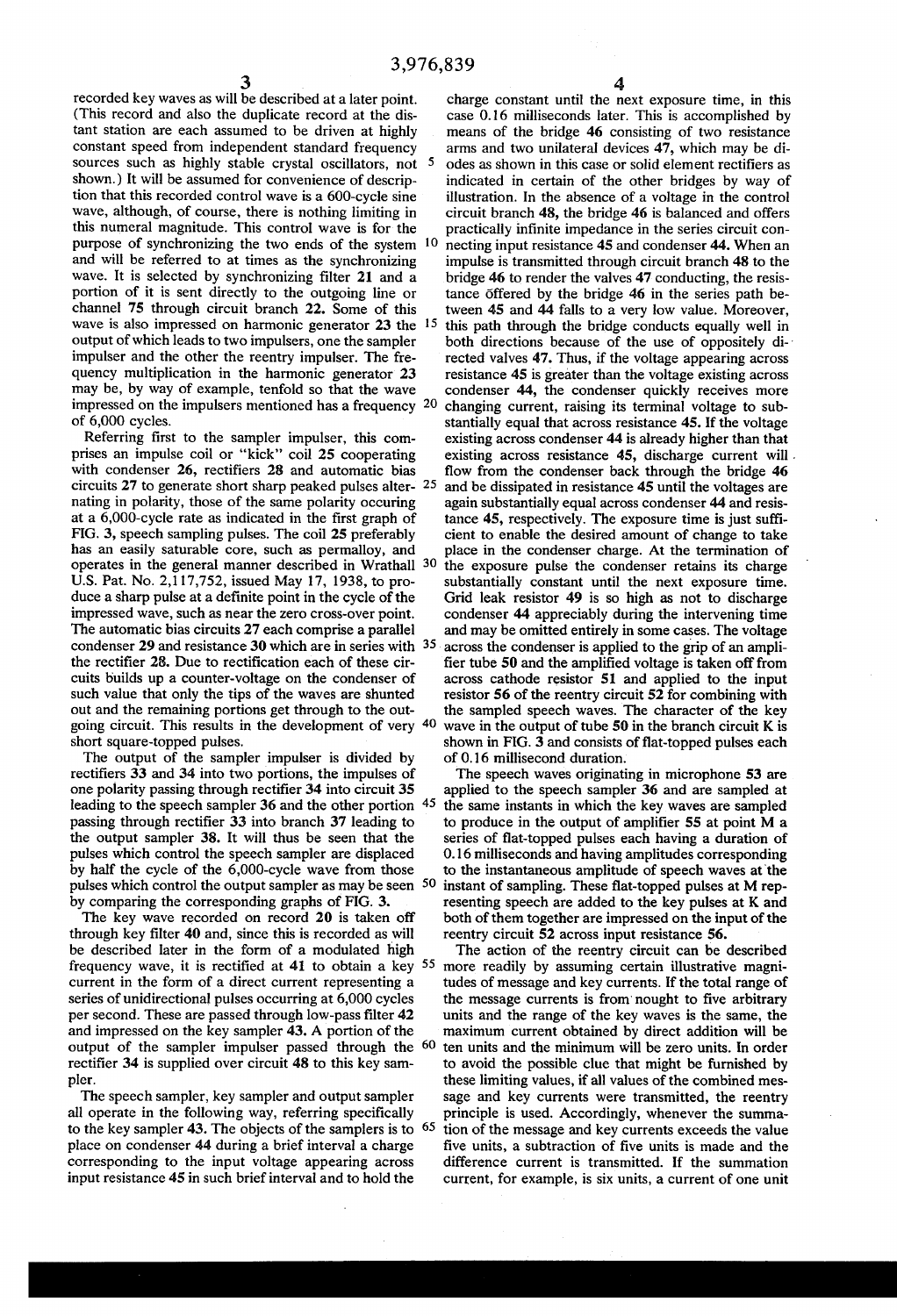amplitude is transmitted and so on. The total amplitude range of the transmitted current is, therefore, no greater than five units in the example assumed. It is found that if the range of the key currents is at least as great as the range of the message currents (and the 5 range of the key currents may, in fact, be greater than the range of the message currents) and if the key currents have random variation, the transmitted currents are also random and contain no clue to the message.

10 The reentry circuit 52 is constructed to have a marginal type of operation, such as to subtract a definite voltage from the outgoing wave whenever the input voltage exceeds a certain amount. The reentry circuit comprises a gas tube 57 having a suitable negative bias applied to its grid from across potentiometer 58 connected across bias battery 59. The input voltage across resistor 56 is applied to the grid and whenever the input voltage exceeds by a sufficient amount the negative bias applied to the grid, the tube breaks down and transmits current from its plate through limiting resistor 60, coil 61 and load resistor 62 to its cathode. The anode voltage for permitting discharge is in the form of a pulse received over circuit branch 63 from the reentry impulser 64. The shape of these pulses is indicated  $_{25}$ by the corresponding graph of FIG. 3 and is such that current is transmitted for about 0.08 millisecond in the middle of the applied impulses from the speech and key samplers. The input voltage occurring across resistor 56 is transmitted through series resistor 66 to the outer  $_{30}$ terminals of the resistances 65 and 62. The discharge current from the tube 57 flowing through resistor 62 as described has such polarity as to subtract a definite voltage from the wave which is received across resistors 65, 62 from the input. If, for example, the input voltage  $35$ across resistor 56 were eight units, tube 57 would break down and subtract five units, leaving a voltage of three units across the line at the point where resistances 65 and 62 are connected.

Referring again to the reentry pulses obtained from  $40$ reentry impulser 64, these are produced by taking some of the 6,000-cycle waves from harmonic generator 23 and applying them through retardation coil 68 to shift their phase by approximately 90°, after which they are impressed on the self-biasing rectifiers 69. These are 45 adjusted to allow the positive half cycles of the 6,000cycle wave to be shunted for one-half the time and also to allow the negative half cycles to be shunted for onehalf the time. The waves which pass into the circuit 63 are, therefore, portions of the 6,000-cycle wave near its 50 zero axis, the higher amplitude portions having been removed. By making the applied wave of sufficiently high amplitude, substantially square pulses can be obtained. It will be noted that these pulses are longer than those produced in the sampler impulser.

Referring to the output sampler 38, the voltage existing across the resistors 65 and 62 have no affect on the voltage across condenser 70 of the sampler except at the instants when the sampler pulses are applied over circuit 37 to reduce the resistance of the sampler 60 bridge 71 to a low value. These pulses occur at the middle point of the message pulses, which is also the middle point of the key pulses and of the reentry pulses as indicated by the graphs of FIG. 3. Thus the voltage across condenser 70 is made to represent the voltage 65 across resistors 65 and 62 after reentry has been accomplished, if reentry is to take place in a given instant. The voltage on condenser 70 is amplified by tube 72

and the voltage load resistor 73 is applied to the outgoing line through amplifier 74.

The lowermost graph of FIG. 3 indicates by way of example what the output current of the line may be. The first pulses shown assume that reentry did not take place. The fourth pulse assumes that the addition of the message and key waves, as shown by the dotted line, resulted in a sufficiently high summation voltage to cause reentry, and the resultant current transmitted is shown by the solid line.

Referring to FIG. 2, which shows the receiving terminal, filter 80 selects the 600-cycle synchronizing current and applies it to a number of gate impulsers, for example, five as indicated. This wave is applied to gate 15 impulser No. 1 without any phase shift, is applied to impulser No. 2 with a 36° phase shift, and is applied to each of the other impulsers with a correspondingly greater phase shift. Each of these gate impulsers is similar to the sampler impulser described in connection 20 with FIG. 1 and generates short sharp pulses alternating in polarity with the pulses of one sign occurring at 6,000 cycles per second. As shown in the case of gate impulser No. 1, there are two outputs for each impulser leading to respectively oppositely poled rectifiers to separate the two polarities of pulses. These ten pulses per cycle of the 600-cycle control wave are displaced on the time scale as represented on FIG. 4 at P1 and P10.

These pulses are applied respectively to ten input gates each including a bridge of the type used in the samplers of FIG. 1 comprising two resistance arms and two oppositely poled rectifiers, such as diodes or solid element rectifiers. For simplicity of the drawing, only three of these input gates are shown numbered 1, 2 and 10. The impulses from gate impulser 1 are supplied through one branch to the bridge of input gate No. 1 and through another branch to the bridge of input gate No. 6 a cross-over being made in the leads of one of the two branches to supply the pulses to the different gates in the same polarity.

The coded signal impulses received over the line 75 are impressed across input resistor 85 across which are connected all of the input gates 1 to 10. Since the pulses of the keyed message wave occur at a 6,000cycle rate, while the synchronizing current has a frequency of 600 cycles, there are ten of the message pulses per cycle of the synchronizing wave. The ten short sharp pulses generated in the gate impulsers 1 to 5 are, on account of the phase shifts introduced into the synchronizing wave, distributed over one complete period of the 600-cycle synchronizing wave in such manner as to coincide respectively with the central portion of the ten coded message pulses received during this period. The pulse applied to input gate bridge 55 No. 1, therefore, allows the first of the keyed message pulses to pass through and charge condenser 86 to a voltage proportional to the amplitude of the first received keyed message wave pulse. The short sharp pulse from gate impulser No. 2 is applied to the bridge of the second input gate at the right instant to permit the sampling of the second received keyed message pulse at its middle portion and place a corresponding charge on condenser 87. In similar manner, each of these ten successively received keyed message pulses under consideration is sampled by the ten input gates and corresponding charges are placed on the storage condensers 86, 87, etc. It is assumed in this discussion that the transmission channel 75, whether it be a chan-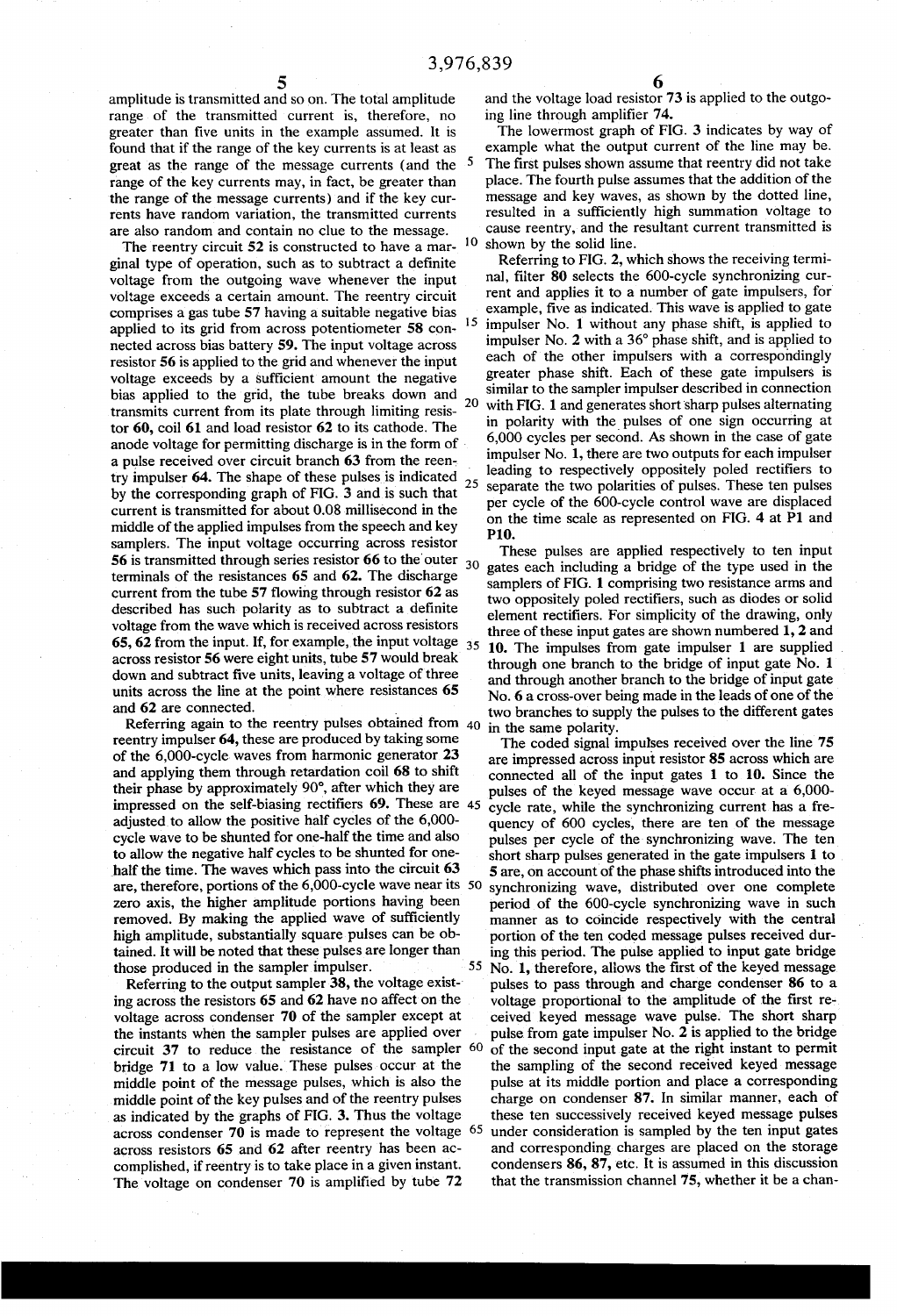nel on a transmission line or other guide or radio channel is such as to permit the keyed message waves and the 600-cycle synchronizing wave to maintain the same phase relations with which they started out from the transmitter so that they arrive in fixed phase relation at 5 the receiver. As long as this is the case or approximately so, the sampling of the received keyed message waves can take place as described.

Each of the ten input gates is associated with a corresponding output gate including bridges A to J which are 10 caused to sample the voltage stored on the condensers 86, 87, etc. under control of the 600-cycle wave recorded on record 90, which is assumed to be in all respects a duplicate of record 20. The synchronizing wave from record 90 is selected by filter 91 and applied 15 to five gate impulsers A to E, inclusive, which are duplicates of gate impulsers No. 1 to No. 5, inclusive. Also, phase shifters are used for impulsers B to E, which are identical with those used in the case of impulsers No. 2 to No. 5. As a result, ten pulses are produced occurring 20 at a 6,000-cycle rate in each period of the 600-cycle control wave from record 90 and the bridges A, B to J are rendered conducting in successive instants of time corresponding to these pulses. A larger amplitude of 600-cycle wave is impressed on the gate impulsers A, B 25 to E than is impressed on the gate impulsers No. 1 to No. 5 and the automatic biasing shunts are adjusted to give a broader impulse to the output gate bridges A, B to J as is indicated in the graphs of FIG. 4 where these 30 impulses are designated PA, PB, etc.

The use of the input gates and output gates for the storing of condensers between them facilitates the synchronizing problem. It is assumed that the record 90 is driven from a constant frequency oscillator, (not shown), such as a crystal controlled oscillator of great 35 constancy of frequency, the output of which may be suitably amplified and used to drive a synchronous turntable motor. It is assumed that the apparatus at different stations is similarly governed from a constant frequency source at each station. It is further assumed 40 that in the station of FIG. 2 the frequency and phase of the source driving the record 90 has been adjusted so that the pulses applied to the output gate A, for example, normally occur mid-way between the pulses applied to the input gate No. 1 and the same relation 45 holds in each of the other nine channels. The only requirement as to synchronism is that the gate A be opened in time to pass on to the reentry circuit 95 the particular voltage existing across condenser 86. This can happen if the gate A is opened at any time after the 50 charging of condenser 86 by an incoming signal pulse and before the condenser 86 is recharged to a different value by the next signal pulse which passes through input gate No. 1, which in the present instance would be the tenth succeeding line impulse. The requirement 55 as to synchronism between the two records is, therefore, reduced tenfold in the specific example given as compared with the requirement that would exist if there were no storage of the incoming pulses at the receiver. 60

As the output gates A to J are opened in succession the stored pulses from the condensers 86, 87, etc. are allowed to pass in succession to the input of the reentry circuit 95 where they are combined with key pulses received from the key sampler 100. The key on the <sup>65</sup> record 90 is taken off through key filter 101, rectified at 102 to obtain a direct current wave of varying amplitude and passed through low-pass filter 103 to the key

sampler 100 which receives sampler impulses from sampler impulser 93 operated from harmonic generator 92 under control of the 600-cycle wave on record 90. This key sampler 100 operates in the same manner as the key sampler 43 at the transmitting station and applies the key pulses to the reentry circuit 95 along with the pulses which pass through the output gates A to J. Since the 600-cycle synchronizing wave is recorded on record 90 together with the key wave, these two waves are in fixed phase relation with respect to each other which insures that the key pulses are applied to the reentry 95 at the same instants of time as the pulses which pass through the output gates. Sampler impluser 93 has a divided output 98, 99 for supplying opposite polarity pulses to key sampler 100 as described and to output sampler 110.

The reentry receives its impulses from reentry impulser 104 which is a duplicate of reentry impulser 64 at the transmitter station. The purpose of this reentry is to perform the reverse of the reentry step introduced at the transmitter. If the message impressed on the transmitting reentry circuit is M and the key is K, then, S, the line signal can be represented at the times when reentry has taken place as  $S = M + K - 5$ . The message can be recovered by any one of a number of types of reentry but one of the simplest ways is to recover the message as a negative current pulse where it originated as a positive pulse, so that the relation  $-M = K - S$  -5 can be used. For speech it makes no differenece that the sign of M has become reversed. If for some type of signal this inversion does become significant, a reinversion can readily be made as by using known type of vacuum tube amplifier to shift the phase by 180°. In the last equation, the message is recovered by using the same type of reentry circuit as that used at the transmitter but adjusting it to substract five units whenever  $K >$ S. This can be done by applying K to the reentry in its normal polarity but reversing the polarity of S, and adjusting the bias on tube 130 so that the tube fires whenever a positive voltage is impressed across resistor 131, that is, whenever the upper terminal of resistor 131 is positive. The reversal of S is accomplished by coupling to the plate instead of the cathode of each of the tubes 136, 137, etc. in the distributor storage circuits, as by coupling to resistors 139, 140, etc. in the anode branches instead of to resistors (such as resistor 73 of FIG. 1) in the cathode branches. The bias battery 143 and potentiometer setting of 142 for tube 130 are made such that the tube is biased toward firing and fires when the grid is driven further in the positive direction by the incoming signal and key pulses.

The output key sampler 110 operates in the same manner as does sampler 38 at the transmitting station to produce across condenser 111 pulses of the form shown at M in FIG. 3 consisting of flat-topped pulses varying in amplitude from pulse to pulse at a 6-kilocycle rate representing understandable speech, except that with the type of reentry described these pulses are recovered inverted in sign. These pulses are sent through the amplifier tube 112 and impressed upon the receiver 113. By coupling to the anode resistor 150 instead of to a cathode resistor (similar to 73 of FIG. 1) these pulses are reinverted before applying them to receiver 113.

It will be apparent that amplifiers may advantageously be used at various points throughout the system and no attempt has been made to show such points to avoid needless complication of the drawing since it will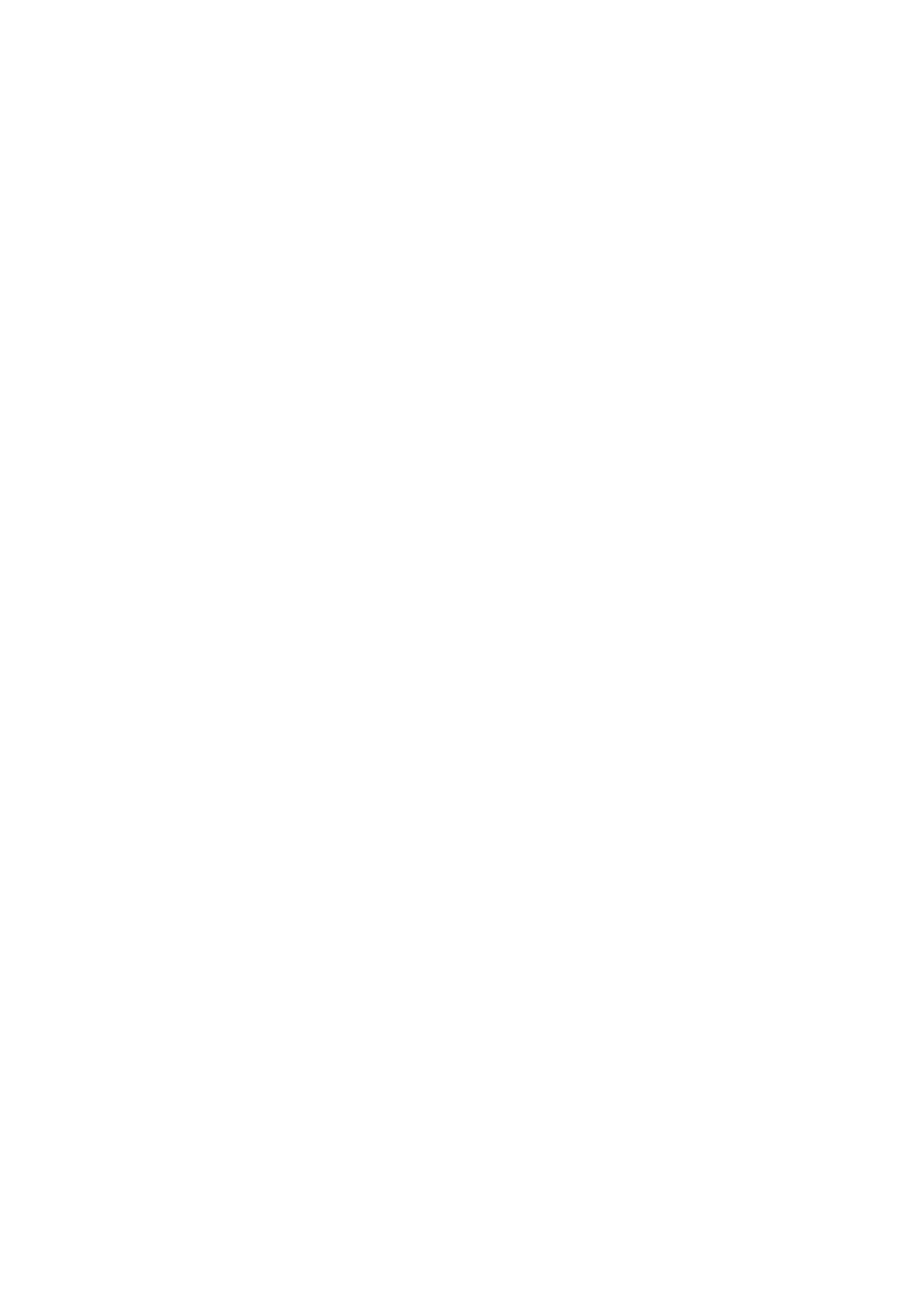be obvious to insert amplifiers wherever they may be needed.

As noted above, the records 90 and 20 are exact duplicates of each other and are either cut simultaneously from the same recording circuit or are pressed 5 from a common master record. One circuit for building up the key wave and insuring proper relationship between the key wave and the 600-cycle synchronizing wave is illustrated in block schematic form in FIG. 5. The key is obtained by sampling the random noise currents produced in a random noise generator 120, such as is obtained from amplified resistance noise, gas tube noise, etc., the output of which is a continuous spectrum type. The sampling circuit 121 for this noise may be of the same type as the key sampler 43, for <sup>15</sup> example, and the sampler impulser 122 may be the same as the sampler impulsers of FIG. 1. In this case a 600-cycle oscillator 123 is applied to generator 124 and the tenth harmonic, 6,000 cycles, is passed through filter 124 to the input of the sampler impulser 122 to  $20$ cause the latter to apply sampling pulses at a 6,000cycle rate to the sampling circuit 121. The noise wave is sampled 6,000 times a second, resulting in a wave of the type shown at N in FIG. 6 consisting of flat-topped pulses each of a 0.16 millisecond duration. This wave is 25 definitely tied to the 600-cycle wave S. W. of FIG. 6 since the sampling pulses are derived from the 600cycle source 123. The wave then is passed through low-pass filter 125 havin a cut-off frequency of 3,000 cycles and is impressed on modulator 126. The filter 30 125 rounds off the pulses to the form shown by curve N' of FIG. 6. The modulator 126 is supplied with a 6,000 carrier wave from filter 124 and the output modulated wave is applied to the record cutter together with some of the 600-cycle wave of oscillator 123. The 35 appearance of the key wave as actually recorded is, therefore, a modulated wave whose envelope varies in accordance with N', this type of wave being indicated as N'' in FIG. 6.

The invention is not to be construed as limited to the  $40$ specific circuits disclosed nor to the numerical values or magnitudes given by way of illustrative example, but the scope is defined in the claims which follow.

What is claimed is:

1. In combination, means for receiving a signal wave 45 accompanied by a pilot impulse, means to combine with the received signal wave a locally produced wave in predetermined phase relation comprising means to produce a local pilot impulse in definite relation to said locally produced wave, signal storage means, means 50 responsive to said first pilot impulse to enable said storage means to receive and store said signal wave, a signal responsive device, and means controlled by said local impulse to impress said stored signal wave upon said signal responsive device together with said locally 55 produced wave.

2.In combination, a source of electrial waves, a source of local waves to be combined with said electrical waves in definite phase relation, a load circuit for the combined waves, a plurality of electrical storage 60 circuits, means for dividing the electrical waves into short fragments and means to distribute said fragments one at a time to respective individual storage circuits, means to recover said fragments from said storage circuits individually and in proper phase to combine 65 with said local waves, and means to impress said recovered and local waves in said definite phase relation on said load circuit.

3. In combination, a source of electrical pulses of varying amplitude, a local source of pulses of varying amplitude to be combined with said electrical pulses individually, a load circuit for the combined pulses, a plurality of electrical storage circuits, means to distribute said electrical pulses one at a time to respective individual storage circuits, means to recover the stored pulses from said storage circuits individually in proper timed relation to combine with the respective local pulses, and means to impress said recovered and local pulses together on said load circuit.

4. In combination, a receiving circuit for pulses of varying amplitude representing a coded signal, a local source of key pulses to be combined with said coded pulses to decode the signal, a plurality of electrical storage circuits, means to distribute the received pulses individually to respective storage circuits, means to recover the stored pulses individually in proper timed relation to coincide with the key pulses with which they are to be combined, and means to combine each recovered pulse with its proper key pulse.

5. In a receiving circuit for pulses of varying amplitude representing a coded signal, means to receive a timing wave, a plurality of pulse storage elements, distributor means controlled by said timing wave for distributing each successively received pulse to a different one of said storage elements, a local source of key pulses to be combined individually with the received pulses to decode the signal, a local source of timing pulses, and distributor means controlled by said timing pulses for recovering the stored pulses from said storage elements one at a time in proper timed relation to coincide in time each with the local key pulse with which it is to be combined.

6. In a system of distribution of pulses of varying characteristic and timing waves, a source of other pulses and timing waves local to a station, a succession of pulse storage elements at said station, means under control of said first-mentioned timing waves for directing each of said first-mentioned pulses into a different one of said storage elements, means under control of said local timing waves to recover the stored pulses from said respective elements individually and in given order, and means for combining each recovered pulse with the other mentioned pulses in respective time coincidence.

7. In a receiving circuit, a signal storing distributor having a plurality of input gates and a corresponding plurality of output gates with a corresponding plurality of signal storage elements, a common output circuit, means for receiving signal currents and control currents, means under control of the control currents to open said input gates in timed sequence and to close each input gate before the next one is opened, each input gate when open allowing the signal to pass to the corresponding storage element, means producing key currents and local control currents, means under control of said local control currents to open said output gates in time sequence and to close each output gate before the next one is opened, each output gate when open allowing the signal stored on the corresponding storage element to pass into said common output circuit, and means to impress said key currents upon said common output circuit in synchronism with the opening of the respective output gates.

8. In a speech transmission system, means to sample input speech waves twice per cycle of the highest component frequency of the speech to be sent, means to